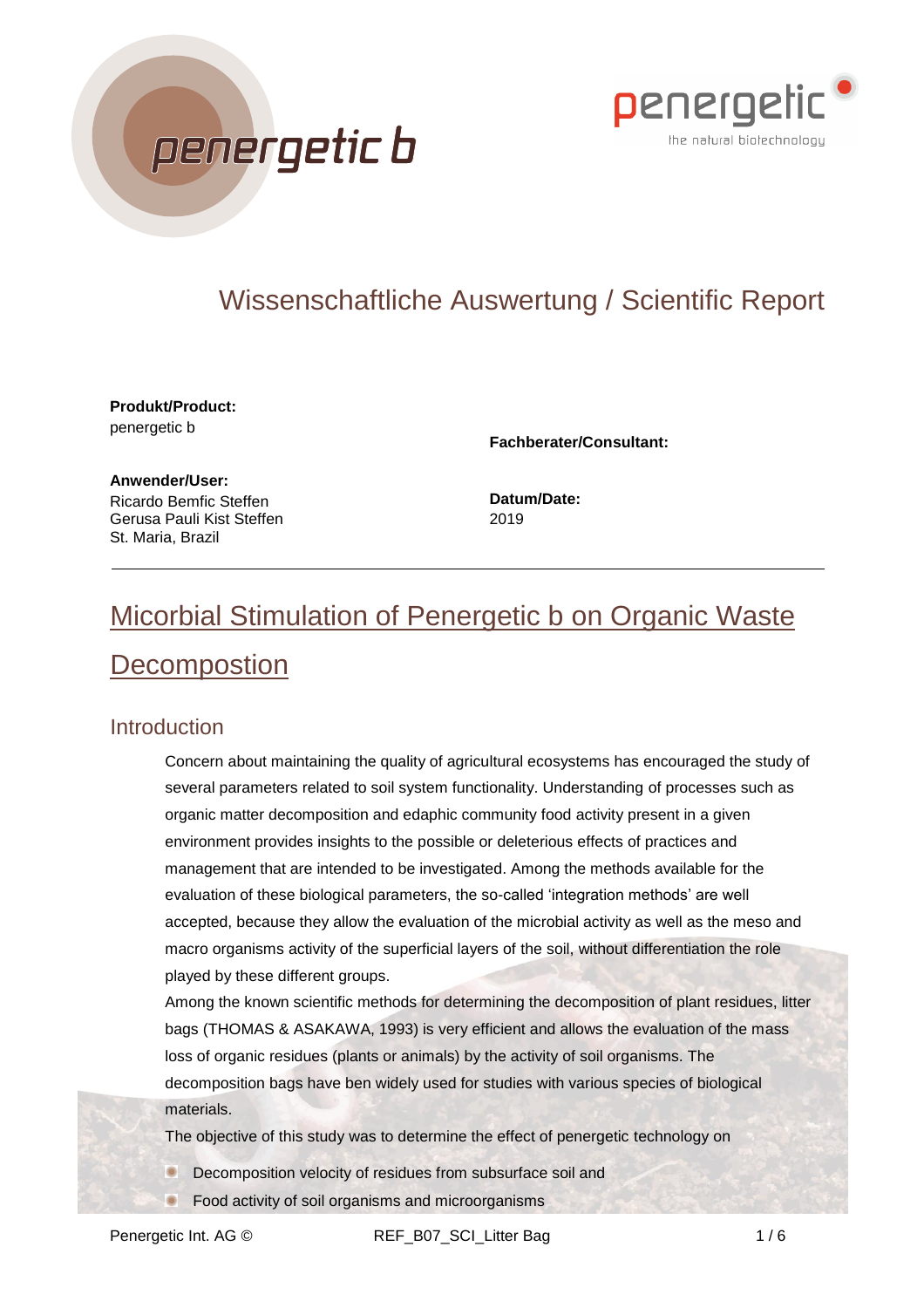

### **Methodology**

The rate of residues decomposition was determinated by litter bags method. Three treatments were evaluated: control and two doses of penergetic b applications (500g penergetic b and 1000g penergetic b per hectare).

Fresh sheep manure samples were dried at room temperature and stored in a cool place until use. The experimental units consisted of bags made of voile fabric, with dimensions of 0.20 x 0.10m, filled with approximately 100g of dry sheep manure (Figure 1A)





Figure 1: Set of decomposition bags filled with sheep manure samples prior to field distribution (A). Detail of the moment when the experimental bag was put in the internal soil (B)

The choice of the material used to make the decomposition bags aimed to provide the minimum possible interference with the moisture and temperature of the material evaluated, allowing the contact of plant residues with the soil and access to microorganisms. In addition, the fine mesh of the fabric has the function of keeping the organic waste inside the experimental units and avoiding the input of external organomineral materials (APRILE et al., 1999). Prior to the distribution of experimental units in the field, the moisture content of the manure was determined. For this, portion of material were weighed in analytical balance and dried in a forced aeration oven at 64°C for 72 hours. After this period, the residues were again evaluated to determine the percentage of dry matter (DM).

The experimental units remained in the field for 60 days. Every 30days, three bags of each treatment were collected and taken to the laboratory, where they were carefully washed with running water to remove impurities (soil particles and roots) adhered to the outside of the experimental units. When observed the spontaneous growth of plants and roots inside the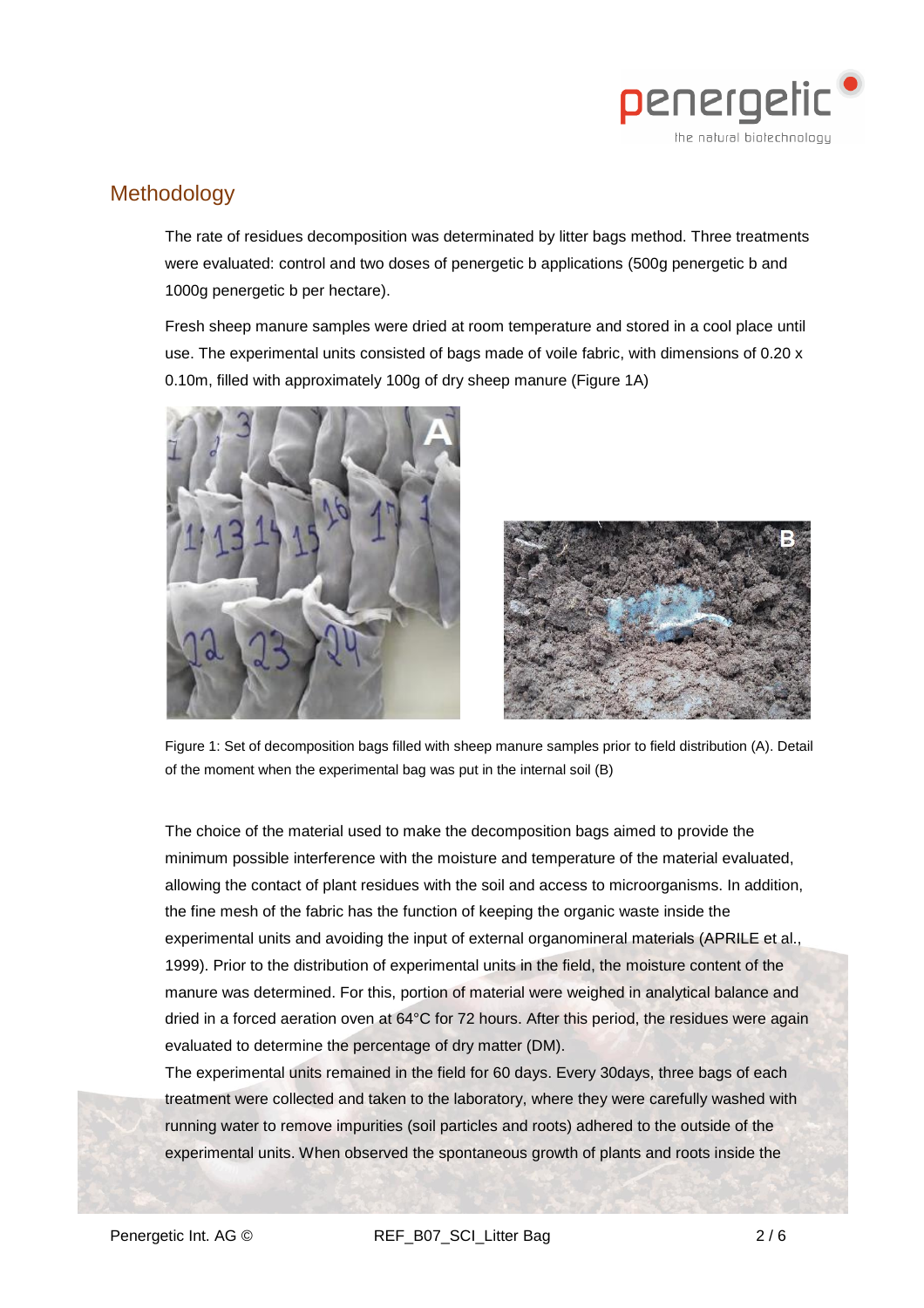

bag, the plant materials were removed. Subsequently, the decomposition bags were ovendried with forced aeration at 65°C until they reached constant weight. They were then fractionated in the set of sieves (Figure 2) and weighed in analytical balance to determine the progressive mass loss of the residues.



Figure 2: Screen set used for separating sheep manure fractions according to particle size (8, 4, 2 and 1mm).

Decomposition results were expressed as a percentage and obtained form equation 1:

$$
\%AD = 100 - \frac{Mf \times 100}{Mi}
$$

Where  $Mf =$  final mass and  $Mi =$  internal mass. The cumulative decomposition percentage (%AD) is the direct result of the difference between final and initial mass, expressed as a percentage. Relative decomposition percentage (%RD) refers to the value obtained for a given moment, in this case for a specific month and is obtained through equation 2

$$
\%RD_n = \%AD_n - \sum_{i=1}^{n-1} (%RD)_i
$$

The experiment was conducted in Brazil, in Santa Maria municipality, Rio Grande do Sul State, from April to June (Fall) 2019.

#### **Results**

The food activity of the community of soil organisms and the rate of decomposition of crop residues deposited in the soil are factors that directly affect the dynamics of nutrient cycling and crop management. The size of the organic residues interferes with its decomposition dynamics. The smaller the size of the residue, the larger the specific surface area available for the access of decomposting microorganisms which, consequently, may contribute to the increase to the decomposition speed and the reduction of the persistence percentage of the residues present in the soil.

It was observed that the food supply (residue supply in the soil) resulted in immediate microbial activity and residue degradation activity could be observed in all evaluated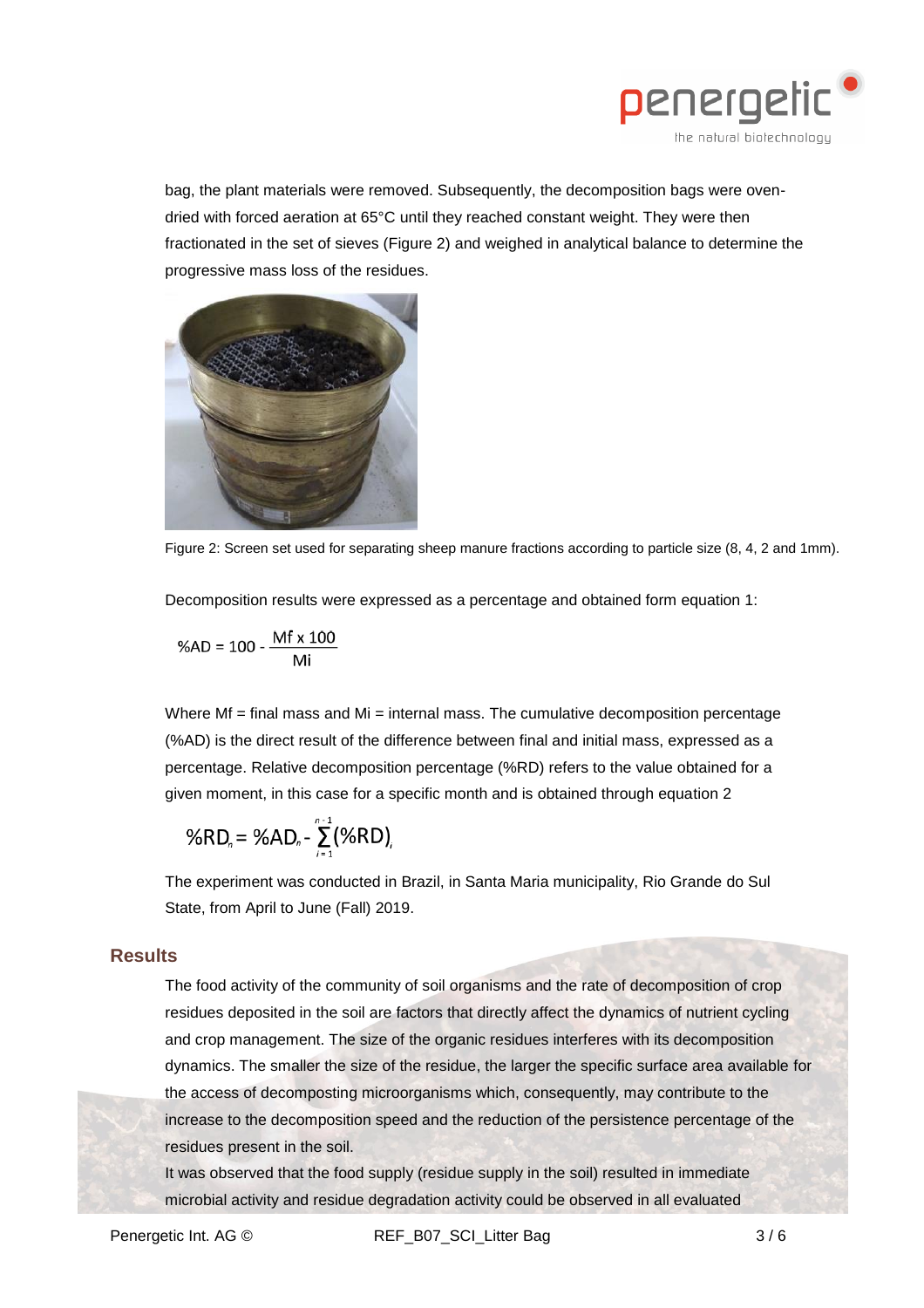

treatments (Figures 3 and 4): In the control treatment, where there was no application of penergetic b, 16.32% of the total waste mass was degraded in the first 30 days of evaluation. From 30 to 60 days, the decomposition rate in the control treatment showed little significant increase.



Figure 3: Percentage of decomposition observed at assessment intervals.

The highest decomposition rate was observed between penergetic b soil application (time zero) and 30 days after application. In this period, the application of penergetic b soil at a dosage of 1000 grams per hectare was significantly higher than the others. In treatments with application of penergetic b soil, the decomposition rate between 30 and 60 days after application was similar in both dosages evaluated (500g and 1000g).

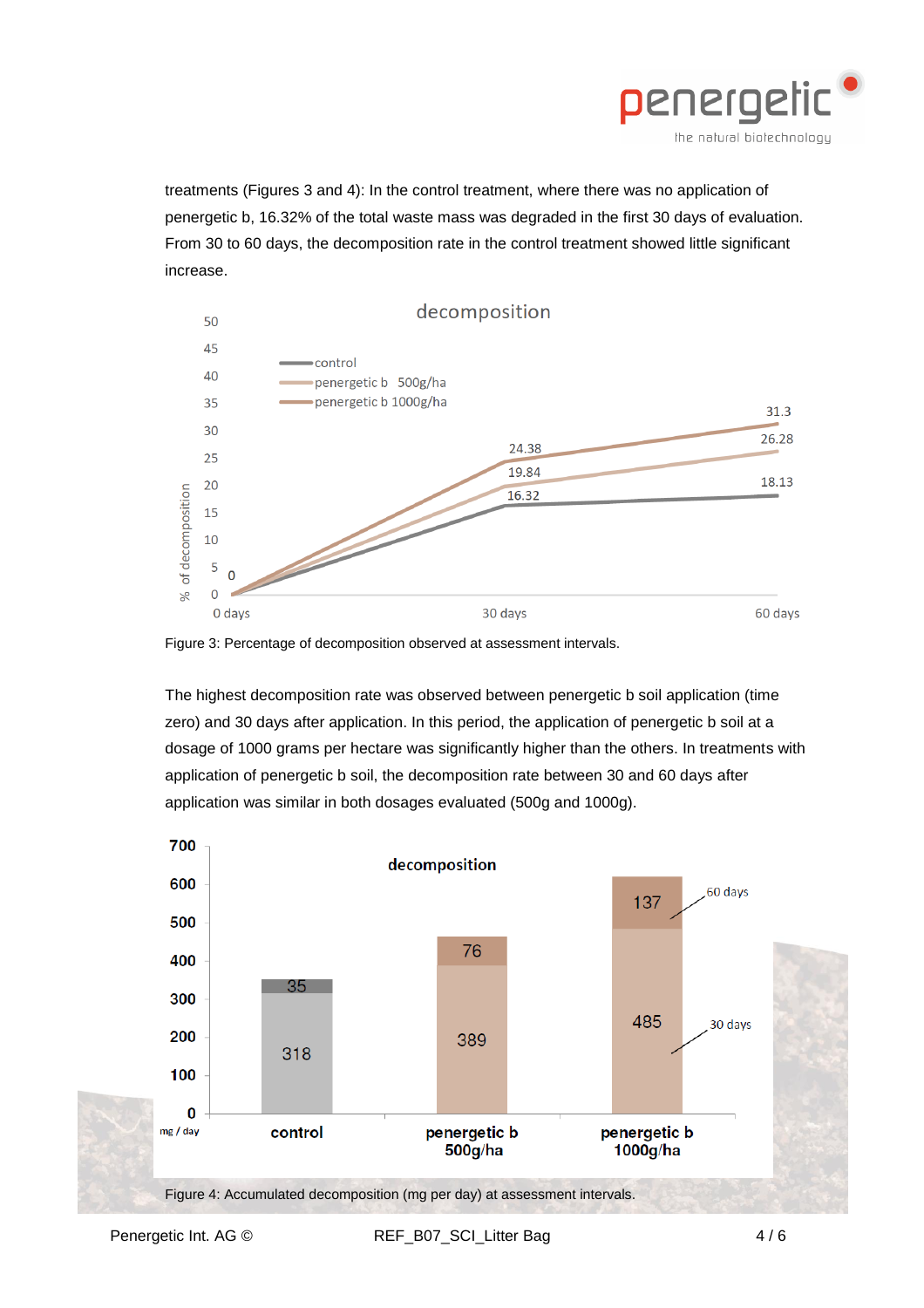

Figure 5 shows the total percentage of waste with a particle size of less than 1mm at the end of 60 days. This result demonstrates the degradation action of the microbial community on a given organic waste.



*Figure 5: Percentage of particles less than 1mm at the end of 60 days.* 

Considering that the internal degradation of organic residues is influenced by parameters such as moisture and friction and that the fragmentation of smaller residues are dependent on biological action in soils, we observed that penergetic b soil at a dosage of 1000 grams per hectare resulted in an increase of 193.1% in microbial activity in relation to control treatment and 80.85% increase in microbial activity in relation to the dosage of 500 grams per hectare.

Besides the reduction of biomass inside the bags, it was observed the presence of roots adhered outside the experimental units that received the Penergetic technology (Figure 6). These results are related to the effect of plant and microbial biostimulation promoted by the technology.



Figure 6: External appearance of decomposition bags after removal after 60 days of incubation, in the absence (A) and presence (B) of penergetic b soil at the dose of  $1 \text{kg/ha}^{-1}$ .